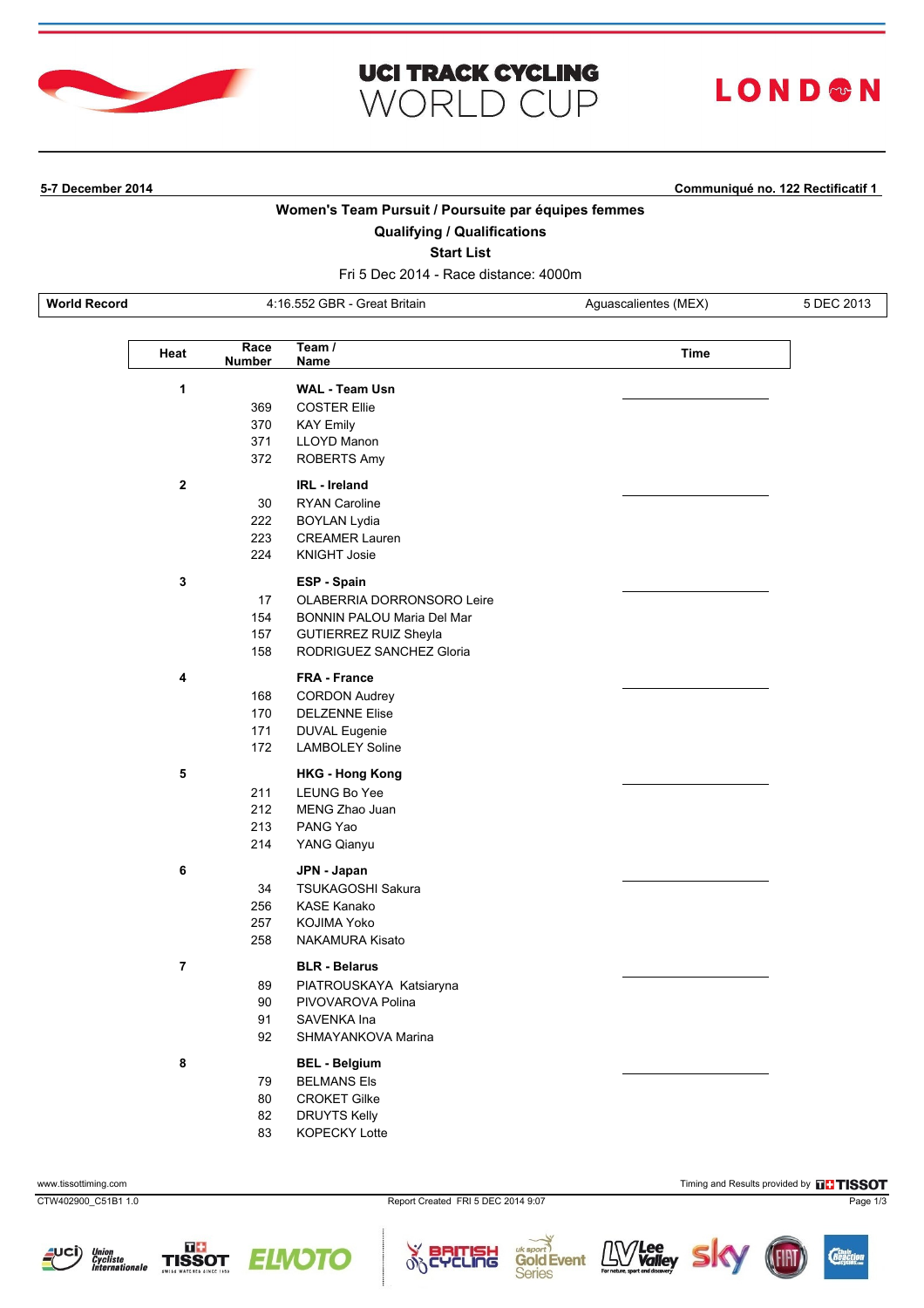

# **UCI TRACK CYCLING WORLD CUP**

# LOND®N

**5-7 December 2014 Communiqué no. 122 Rectificatif 1**

## **Women's Team Pursuit / Poursuite par équipes femmes**

## **Qualifying / Qualifications**

**Start List**

Fri 5 Dec 2014 - Race distance: 4000m

**World Record** 4:16.552 GBR - Great Britain Aguascalientes (MEX) 5 DEC 2013

| Heat | Race<br><b>Number</b> | Team $/$<br>Name           | Time |
|------|-----------------------|----------------------------|------|
| 9    |                       | <b>UKR - Ukraine</b>       |      |
|      | 350                   | KLIMCHENKO Tetyana         |      |
|      | 351                   | METALNYKOVA Inna           |      |
|      | 352                   | PRYIMAK Angela             |      |
|      | 354                   | <b>TERESHCHUK Marta</b>    |      |
| 10   |                       | ITA - Italy                |      |
|      | 234                   | <b>BARTELLONI Beatrice</b> |      |
|      | 237                   | <b>FRAPPORTI Simona</b>    |      |
|      | 238                   | <b>GUDERZO Tatiana</b>     |      |
|      | 239                   | <b>VALSECCHI Silvia</b>    |      |
| 11   |                       | <b>GER - Germany</b>       |      |
|      | 25                    | <b>KNAUER Anna</b>         |      |
|      | 200                   | <b>BECKER Charlotte</b>    |      |
|      | 201                   | <b>KROGER Mieke</b>        |      |
|      | 202                   | POHL Stephanie             |      |
| 12   |                       | <b>RUS - Russia</b>        |      |
|      | 45                    | ROMANYUTA Evgeniya         |      |
|      | 326                   | <b>BALABOLINA Tamara</b>   |      |
|      | 329                   | GONCHAROVA Alexandra       |      |
|      | 330                   | MOLICHEVA Irina            |      |
| 13   |                       | <b>NZL - New Zealand</b>   |      |
|      | 42                    | <b>SHEATH Racquel</b>      |      |
|      | 300                   | <b>BUCHANAN Rushlee</b>    |      |
|      | 301                   | <b>ELLIS Lauren</b>        |      |
|      | 305                   | <b>WILLIAMS Georgia</b>    |      |
| 14   |                       | <b>POL - Poland</b>        |      |
|      | 43                    | WOJTYRA Malgorzata         |      |
|      | 311                   | <b>BUJAK Eugenia</b>       |      |
|      | 312                   | JASINSKA Edyta             |      |
|      | 315                   | PAWLOWSKA Katarzyna        |      |
| 15   |                       | <b>CHN - China</b>         |      |
|      | 119                   | <b>HUANG Dong Yan</b>      |      |
|      | 120                   | <b>JIANG Wenwen</b>        |      |
|      | 121                   | <b>JING Yali</b>           |      |
|      | 122                   | ZHAO Baofang               |      |
| 16   |                       | <b>USA - United States</b> |      |
|      | 48                    | <b>VALENTE Jennifer</b>    |      |
|      | 362                   | <b>NEWELL Elizabeth</b>    |      |
|      | 364                   | <b>TAMAYO Lauren</b>       |      |
|      | 365                   | WINDER Ruth                |      |

cung









 $\delta$ 

www.tissottiming.com **Timing and Results provided by FISSOT** and Results provided by FISSOT

*/Lee<br>Valley* 

LLV

**Gold Event** 

**Series**